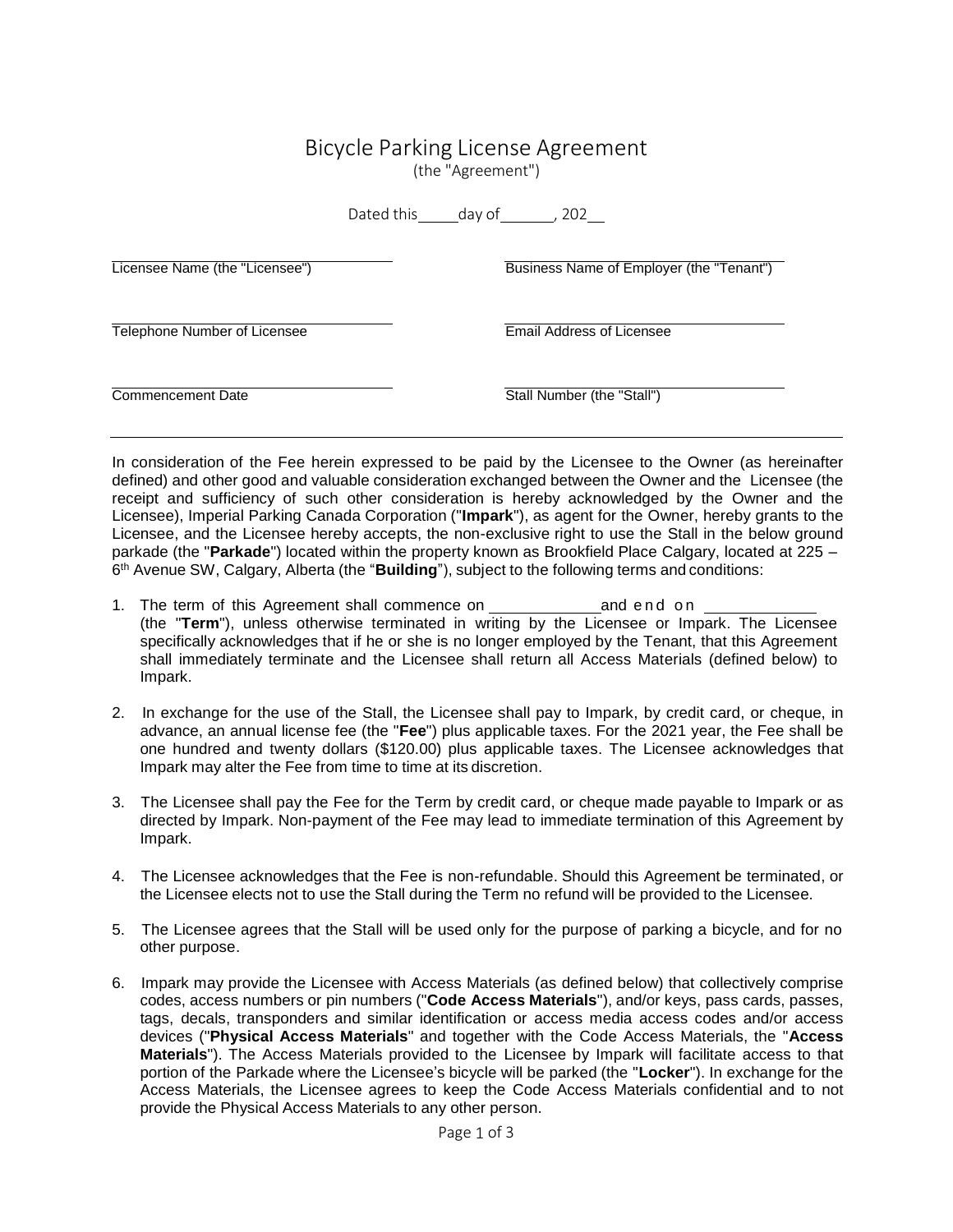The Licensee further acknowledges that all of the Access Materials provided to the Licensee are and shall remain at all times the property of Impark, are not transferable without Impark's prior written consent and (as applicable) shall be returned to Impark upon the expiry or earlier termination of this Agreement. The Licensee shall be responsible for the payment of all fees Impark may charge for the replacement of any Physical Access Materials which may be lost, stolen, misplaced, broken, damaged, defaced and/or rendered unusable by the Licensee.

- 7. The Licensee shall observe and obey all regulations, rules or instructions which may from time to time be established for the operation of the Parkade and the Locker (the "**Regulations**"). Impark, Brookfield Place Calgary LP (the "**Owner**") and the Building manager reserve the right to make changes to the Regulations from time to time as considered necessary. New Regulations will be deemed to have been communicated to the Licensee upon being posted in the Locker.
- 8. If the Licensee breaches any term or condition of this Agreement or the Regulations, Impark may, in its sole discretion immediately terminate this Agreement. Upon termination, the Licensee shall cease to use the Code Access Materials and return all Physical Access Materials to Impark and remove all of his or her personal belongings from the Locker and the Stall.
- 9. The Licensee acknowledges that the Locker is a shared facility, and:
	- a. agrees to ensure that the Locker remains secured on entry and exit; and
	- b. undertakes not to create any nuisance or hazard within the Locker; and
	- c. acknowledges that it shall not use the Locker in any manner likely to cause damage to the Locker, the Parkade or the Building or harm to any other person using the Locker, the Parkade or the Building.
- 10. The Licensee acknowledges and agrees that both the Stall and Locker are intended to be used in conjunction with a strong and reliable bicycle lock or other secure device to be chosen and supplied by the Licensee, and that Impark makes no representation or warranty as to the existence or reliability of any security measures that may be in effect in and around the Locker and Parkade from time to time. Impark specifically disclaims any and all liability for loss or damage due to vandalism, theft, or attempted theft of Licensee's bicycle or any items placed by Licensee in the Locker.

**INITIAL** 

- 11. If access to the Locker or the Stall are temporarily affected or impaired in any manner or for any reason that prevents their use by the Licensee, Impark will use reasonable efforts to provide an alternate Stall, but shall have no liability for its inability or failure to do so.
- 12. Impark, the Owner, the Building manager and their respective lenders, mortgagees, affiliates, contractors, employees, agents, officers, directors and all persons for whom each is legally responsible (collectively and singularly the "**Releasees**") shall not be responsible for any bodily injury or death or loss or damage to property suffered by the Licensee, whether or not due to negligence, acts or omissions of any one or more of the Releasees or by any other person.
- 13. The Licensee may not assign this Agreement to any other person or allow the Stall to be used by any other person or persons without the prior written approval of Impark in its sole discretion.
- 14. Privacy and Your Personal Information. Impark is committed to compliance with privacy rights under Personal Information Protection Act (Alberta) and the Personal Information Protection and Electronic Documents Act (Canada). Some or all of the information set out above is or may be Personal Information. At your written request to us, we shall deliver to you a copy of our policies for the collection, safeguarding, use and disclosure of Personal Information. By signing this form in the space provided below, you acknowledge and agree that we may collect, use, disclose to third parties